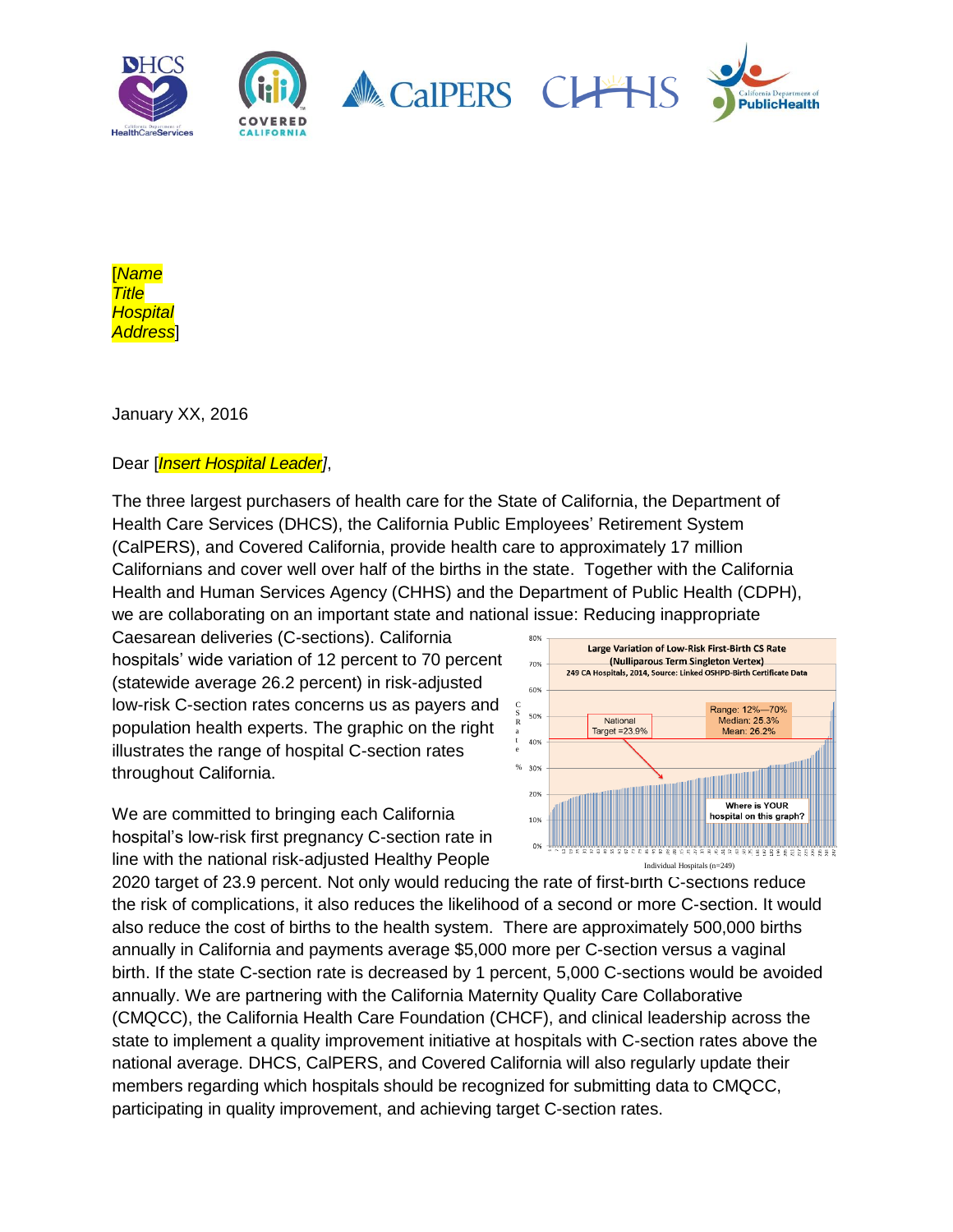We call on you to join us in this endeavor by joining CMQCC. Already, 166 hospitals of the 251 hospitals in California with maternity service lines submit data to CMQCC. **Our goal is 100% participation of California maternity hospitals.** Working with CMQCC, hospitals have improved the quality of care they provide. Many already reduced the incidence of major maternal complications and their C-section rates among low-risk births by an average of 20 percent using CMQCC data.

CMQCC has reduced the reporting burden for hospitals and the California HealthCare Foundation has committed to supporting CMQCC through December 2016. Labor & Delivery (L&D) and Quality Managers routinely laud CMQCC as vastly simplifying their ability to track quality and patient safety. In the words of one user: "*I feel like I have a secret weapon in the [CMQCC]* and that I could not do my job as efficiently and completely without it." As a hospital leader, you are critical to putting CMQCC in the hands of L&D Managers, Quality Managers and Clinicians.

CMQCC differs from other performance reporting systems that your hospital may already utilize. CMQCC provides rapid feedback, benchmarking, and analysis for measures using data that is only 45 days old. The CMQCC's user-friendly web tool enables clinicians and managers to easily access over 30 perinatal performance metrics—and drill-down to the patient-level to identify specific improvement opportunities. Leveraging data sets that your hospital already submits to state agencies, your hospital can also automatically generate *provider-level* metrics, as well as state, regional, and like-hospital benchmarks to compare your performance to that of your peers.

# **W**e **ask** *[Hospital]* **to join statewide efforts to improve perinatal and maternal health by joining CMQCC by the end of January 2016**.

For a detailed description of the database, please refer to the attachment to this letter. By working together, we can reduce C-section rates to eliminate unwarranted variation and improve the health of mothers and infants. Please direct your Quality and L&D teams to Anne Castles at CMQCC (626-639-3044 or [acastles@cmqcc.org\)](file:///C:/Users/rvlee/AppData/Local/Microsoft/Windows/Temporary%20Internet%20Files/Content.Outlook/2K4YN2WS/acastles@cmqcc.org) to schedule a demonstration.

Sincerely,

Medical Director Chief Medical Officer Deputy Executive Officer Care Services **Retirement System** Retirement System

Neal D. Kohatsu, MD, MPH Lance Lang, MD Doug P. McKeever

Department of Health Covered California California Public Employees

Deave S. Dooler

Secretary Director

Diana S. Dooley  $\mathcal{U}$  Karen L. Smith, MD, MPH California Health and State Public Health Officer Human Services Agency Department of Public Health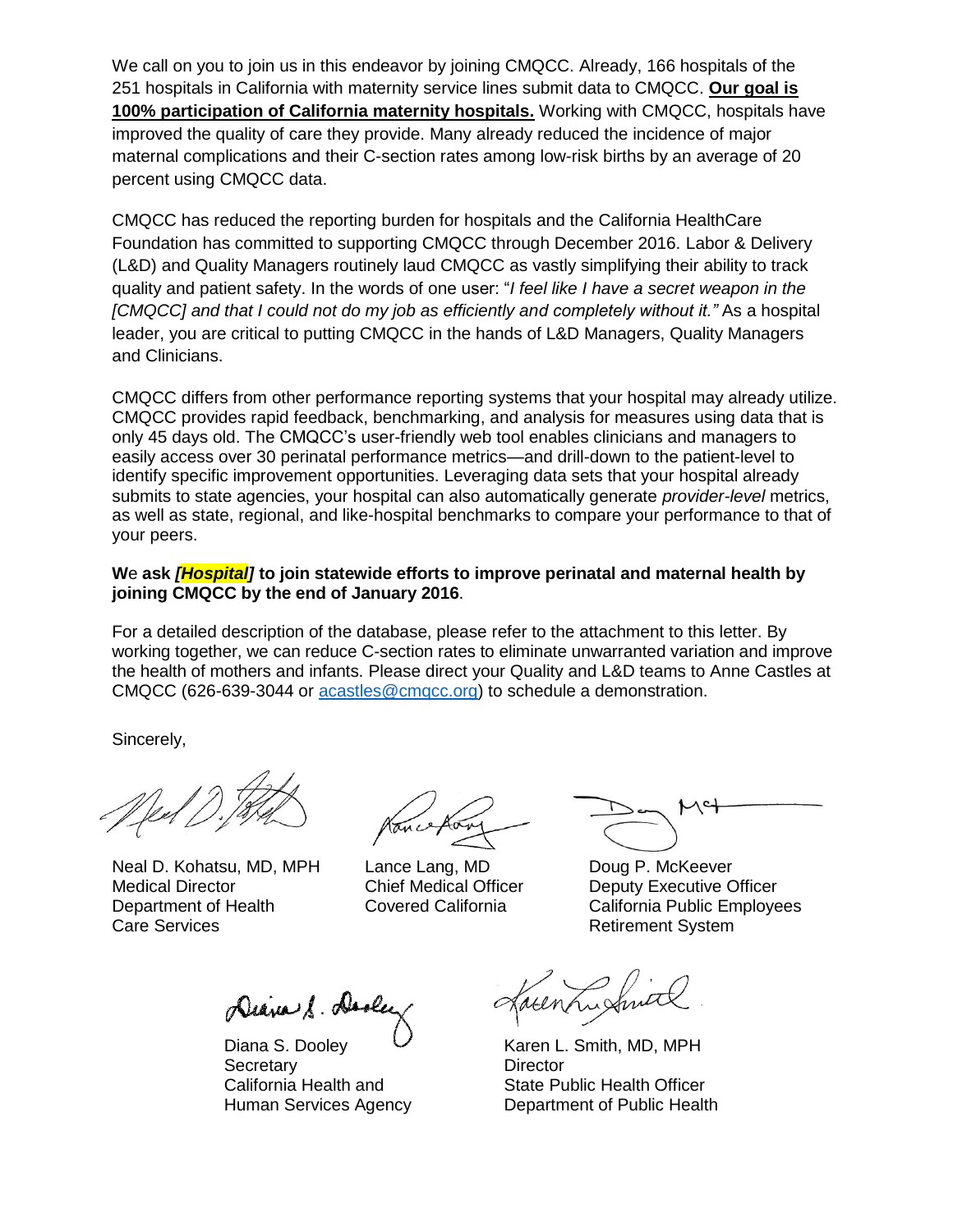# **The California Maternal Data Center A Tool to Improve Perinatal Performance**

The California Maternal Data Center (MDC) is a user-friendly online tool that helps hospitals calculate, report and *improve* perinatal performance, in a way that is low-burden and low cost. Participating hospitals submit patient discharge data—that they already collect—to the MDC's secure web-based tool, which can automatically generate a wide range of perinatal performance metrics and patient-level drill-down information.

## **The Benefits**

**Fingertip Access to Perinatal Quality Metrics and Patient-Level Drill Down Data.** Clinical and quality departments have "on-demand" access to 30 plus perinatal metrics via the MDC online tool. The MDC not only enables hospitals to drill down from the overall performance metric to the patient level, it also provides "Measure Analysis" tools for the *Elective Delivery* and *C-Section* measures to turn data into action!

**Provider-Level Metrics.** Hospitals receive provider-specific rates for 12 clinical quality measures. The provider-level metrics can be used for the Ongoing Physician Practice Evaluation (OPPE) required by the Joint Commission (TJC).

**Benchmarking.** Hospitals receive detailed benchmarking data to compare your facility to regional, statewide, likehospital and system averages representing all California hospitals.

**Identifying Data Quality Issues that Impact Performance Results**. The quality of a hospital's data can have a substantial impact not only on the Perinatal Care measure set performance, but also on the measures that *CalQualityCare.org* publicly reports on California hospital performance. Hospitals receive data quality metrics to identify hospital-specific coding issues that affect their performance results—prior to that data being reported out.

**Facilitated Performance Reporting.** MDC can support reporting of perinatal care metrics to CMS, the Leapfrog Group, the Patient Safety First (PSF) Collaborative and CCS reports.

**Population-Based Metrics.** Many hospitals choose to calculate their Perinatal Care measures based on samples of patients to minimize data collection burden. However, sample-based rates can easily skew from quarter to quarter. By combining your hospital discharge data with birth certificate data, MDC calculates the Perinatal Care measures based on the entire population of deliveries and reduces data collection burden. These population-based results are more robust and more meaningful to clinicians.

**It's Free!** Thanks to generous grant funding from the Centers for Disease Control and the California HealthCare Foundation, there are no hospital participation fees until at least January 2017.